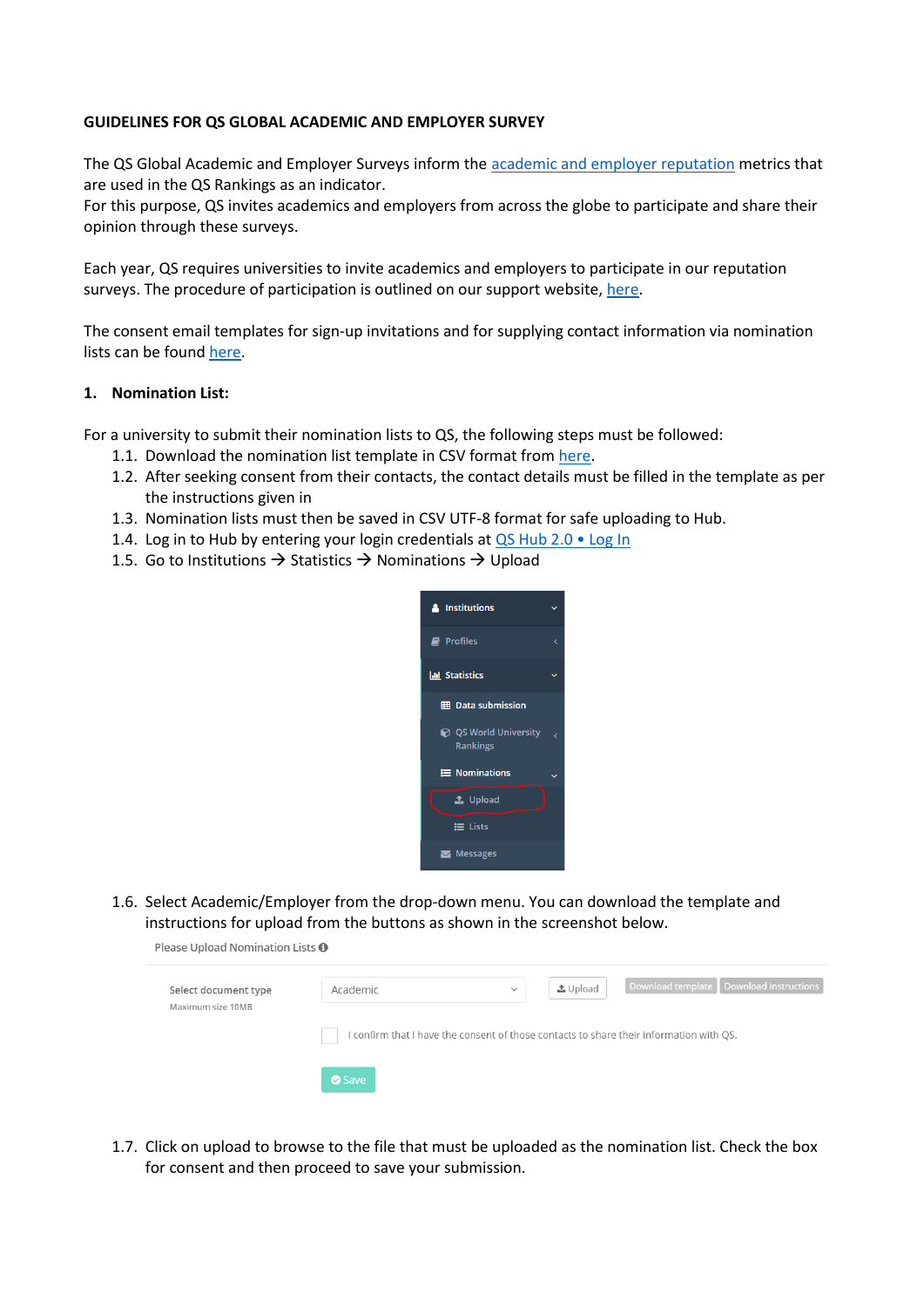# **2. Instructions to fill Nomination List:**

For each of the contacts filled in the nomination list, the columns are to be filled as per the following specifications:

# **2.1. Source**

Source of a contact would be the institution that is submitting the nomination list to QS. The name of your institution must be written in its official formats with no acronyms or abbreviations.

## **2.2. Title**

This is the formal salutation the contact prefers to use with their name.

#### **2.3. First and Last Name**

The first and last name are to be entered in separate boxes in proper text format and with no spaces at the end or beginning.

## **2.4. Job Title**

For the function of uniformity, QS employs a list of designations for both academic and employers. It is requested that you fill the contact's designation within these roles. However, if a contact does not fall under the given categories, feel free to use "*others"* and proceed to mention the role in brackets.

E.g., Others (xyz)

#### 2.4.1. Academic Designations –

- i. President/Vice-Chancellor
- ii. Vice-President/Deputy Vice-Chancellor
- iii. Senior Administrator
- iv. Head of Department
- v. Professor/Associate Professor
- vi. Assistant Professor
- vii. Senior Lecturer
- viii. Lecturer
- ix. Research Specialist
- x. Administrator/Functional Manager
- xi. Research Assistant
- xii. Teaching Assistant
- xiii. Admissions Officer
- xiv. Librarian/Library Assistant
- xv. Other

#### 2.4.2. Employer Designations –

- i. CEO/President/Managing Director
- ii. COO/CFO/CTO/CIO/CMO
- iii. Director/Partner/Vice President
- iv. Senior Human Resources/Recruitment
- v. Other Human Resources/Recruitment
- vi. Manager/Executive
- vii. Consultant/Advisor
- viii. Coordinator/Officer
- ix. Analyst/Specialist
- x. Assistant/Administrator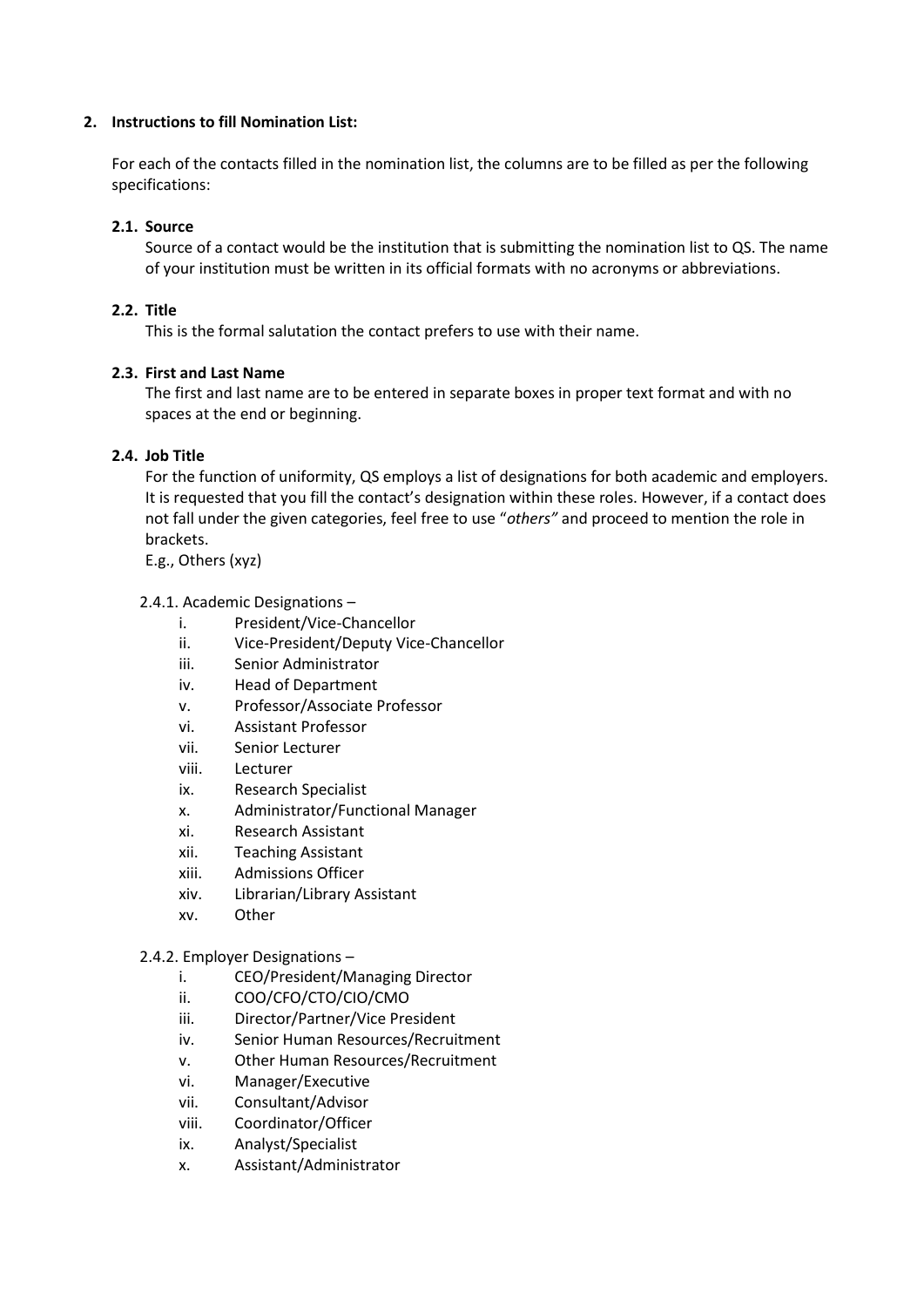xi. Other

### **2.5. Department / Industry**

As the departments (academic) and their names vary from institution to institution, it is requested that name of the department of any contact be mentioned in full form.

For employers, QS uses a set list of industries that most organizations fall under. Please find the list below,

- i. Agriculture/Fishing/Forestry
- ii. Construction/Real Estate
- iii. Consulting/Professional Service
- iv. Consumer Goods
- v. Defence/Security/Rescue
- vi. Education
- vii. Engineering
- viii. Entertainment/Leisure
- ix. Finance/Banking
- x. Government/Public Sector
- xi. Health/Medical
- xii. Hospitality/Travel/Tourism
- xiii. HR/Recruitment/Training
- xiv. Law
- xv. Logistics/Transportation
- xvi. Manufacturing
- xvii. Media/Advertising
- xviii. Metals/Mining
- xix. Non-profit/Charity
- xx. Oil & Gas
- xxi. Pharma/Biotech
- xxii. R&D/Science
- xxiii. Renewable Energy
- xxiv. Retail/Wholesale
- xxv. Technology
- xxvi. Telecoms
- xxvii. Utilities
- xxviii. Other

If your organization happens to fall into an industry that does not belong to the given list, please use the "*other"* option and specify the industry in brackets ().

#### **2.6. Institution / Company Name**

Institution (for academics) and company name (for employers) is that of the contact person whose details are being shared. Please make sure these are written in the same format as in an official document.

#### **2.7. Location**

QS uses a list of locations/territories to classify institutions. Therefore, it is imperative that the contact details filled in specify the same regional distribution. Thus, it is requested that when filling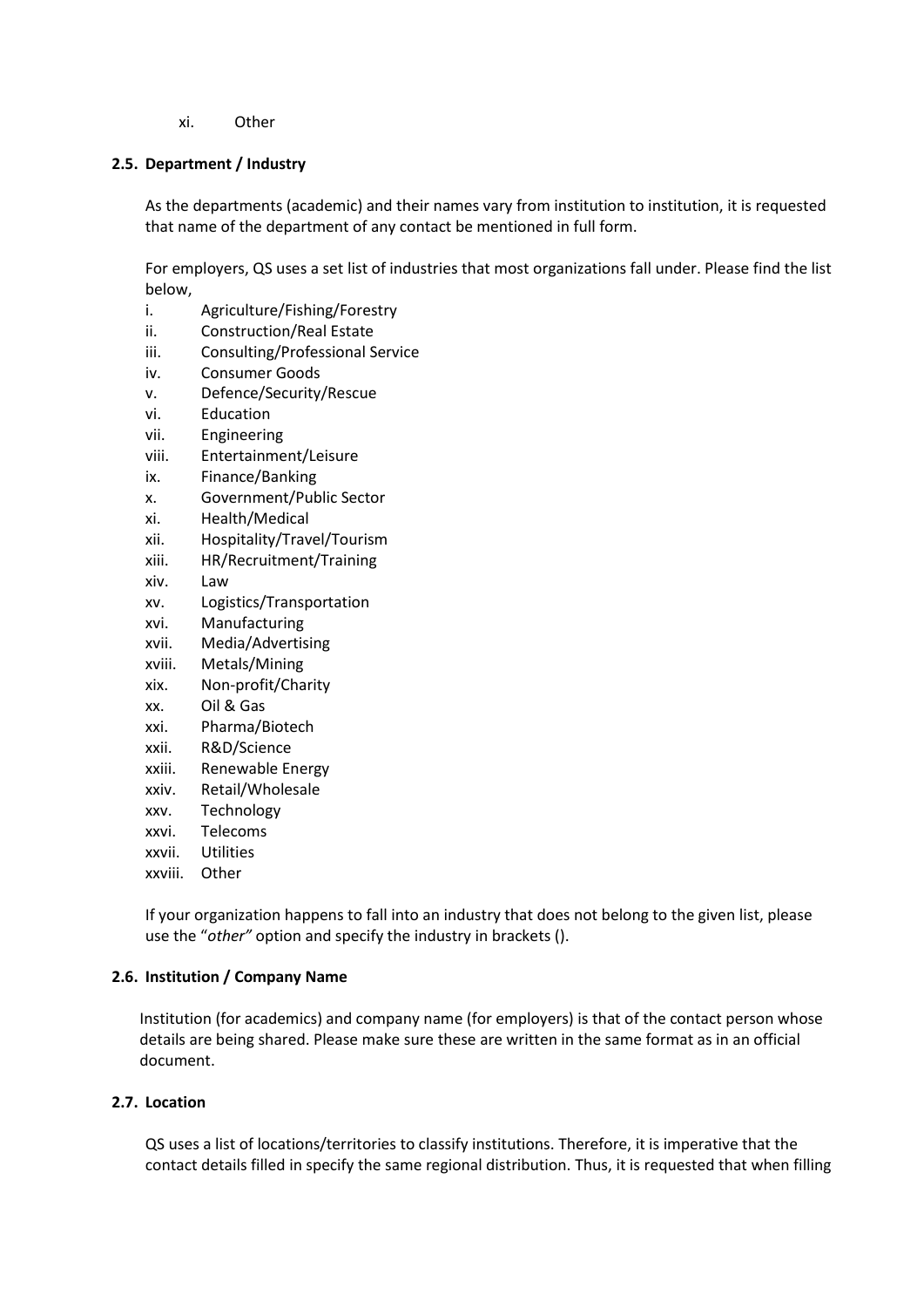in the location, please refrain from using street, city, or state address under location. It is suggested that a country or territory name is used.

| Afghanistan          | Cyprus                   | Kuwait                      | Rwanda                          |
|----------------------|--------------------------|-----------------------------|---------------------------------|
| Albania              | Czech Republic           | Kyrgyzstan                  | Saint Barthelemy                |
| Algeria              | Democratic Republic      | Laos                        | Saint Kitts and Nevis           |
| Andorra              | of the Congo             | Latvia                      | Saint Lucia                     |
| Angola               | <b>Denmark</b>           | Lebanon                     | Saint Vincent and the           |
| Anguilla             | Djibouti                 | Liberia                     | Grenadines                      |
| Antarctica           | Dominica                 | Libya                       | Samoa                           |
| Antigua and Barbuda  | Dominican Republic       | Liechtenstein               | Saudi Arabia                    |
| Argentina            | Ecuador                  | Lithuania                   | Senegal                         |
| Armenia              | Egypt                    | Luxembourg                  | Serbia                          |
| Aruba                | El Salvador              | Macau SAR                   | Sierra Leone                    |
| Australia            | <b>Equatorial Guinea</b> | Macedonia                   | Singapore                       |
| Austria              | Estonia                  | Madagascar                  | Slovakia                        |
| Azerbaijan           | Eswatini                 | Malawi                      | Slovenia                        |
| <b>Bahamas</b>       | Ethiopia                 | Malaysia                    | Somalia                         |
| <b>Bahrain</b>       | Fiji                     | <b>Maldives</b>             | South Africa                    |
| Bangladesh           | Finland                  | Malta                       | South Korea                     |
| <b>Barbados</b>      | France                   | <b>Mauritius</b>            | South Sudan                     |
| Belarus              | French Guiana            | Mayotte                     | Spain                           |
| Belgium              | French Polynesia         | Mexico                      | Sri Lanka                       |
| <b>Belize</b>        | Gabon                    | Moldova                     | Sudan                           |
| Benin                | Georgia                  | Monaco                      | Sweden                          |
| Bhutan               | Germany                  | Mongolia                    | Switzerland                     |
| <b>Bolivia</b>       | Ghana                    | Montenegro                  | Syria                           |
| Bosnia and           | Gibraltar                | Morocco                     | <b>Taiwan SAR</b>               |
| Herzegovina          | Greece                   | Mozambique                  | Tajikistan                      |
| Botswana             | Greenland                | Myanmar                     | Tanzania                        |
| Brazil               | Grenada                  | Namibia                     | Thailand                        |
| British Indian Ocean | Guatemala                | Nepal                       | Timor - Leste                   |
| Territory            | Guernsey                 | Netherlands                 | Tonga                           |
| Brunei Darussalam    | Guinea                   | <b>Netherlands Antilles</b> | <b>Trinidad and Tobago</b>      |
| <b>Bulgaria</b>      | Guyana                   | New Zealand                 | Tunisia                         |
| <b>Burkina Faso</b>  | Haiti                    | Nicaragua                   | Turkey                          |
| Burundi              | Honduras                 | Niger                       | Turkmenistan                    |
| Cambodia             | Hong Kong SAR            | Nigeria                     | <b>Turks and Caicos Islands</b> |
| Cameroon             | Hungary                  | North Korea                 | Uganda                          |
| Canada               | Iceland                  | Norway                      | Ukraine                         |
| Cape Verde           | India                    | Oman                        | <b>United Arab Emirates</b>     |
| Cayman Islands       | Indonesia                | Pakistan                    | United Kingdom                  |
| Central African      | Iran                     | Palestine (State of)        | <b>United States</b>            |
| Republic             | Iraq                     | Panama                      | Uruguay                         |
| Chad                 | Ireland                  | Papua New Guinea            | Uzbekistan                      |
| Chile                | Israel                   | Paraguay                    | Venezuela                       |
| China Mainland       | Italy                    | Peru                        | Vietnam                         |
| Colombia             | <b>Ivory Coast</b>       | Philippines                 | Virgin Islands [British]        |
| Comoros              | Jamaica                  | Poland                      | Yemen                           |
| Costa Rica           | Japan                    | Portugal                    | Zambia                          |
| Crimea               | Jordan                   | Puerto Rico                 | Zimbabwe                        |
| Croatia              | Kazakhstan               | Qatar                       | Other                           |
| Cuba                 | Kenya                    | Romania                     |                                 |
| Curaçao              | Kosovo                   | Russia                      |                                 |

Please check below for the list of locations that show on the QS Academic and Employer surveys,